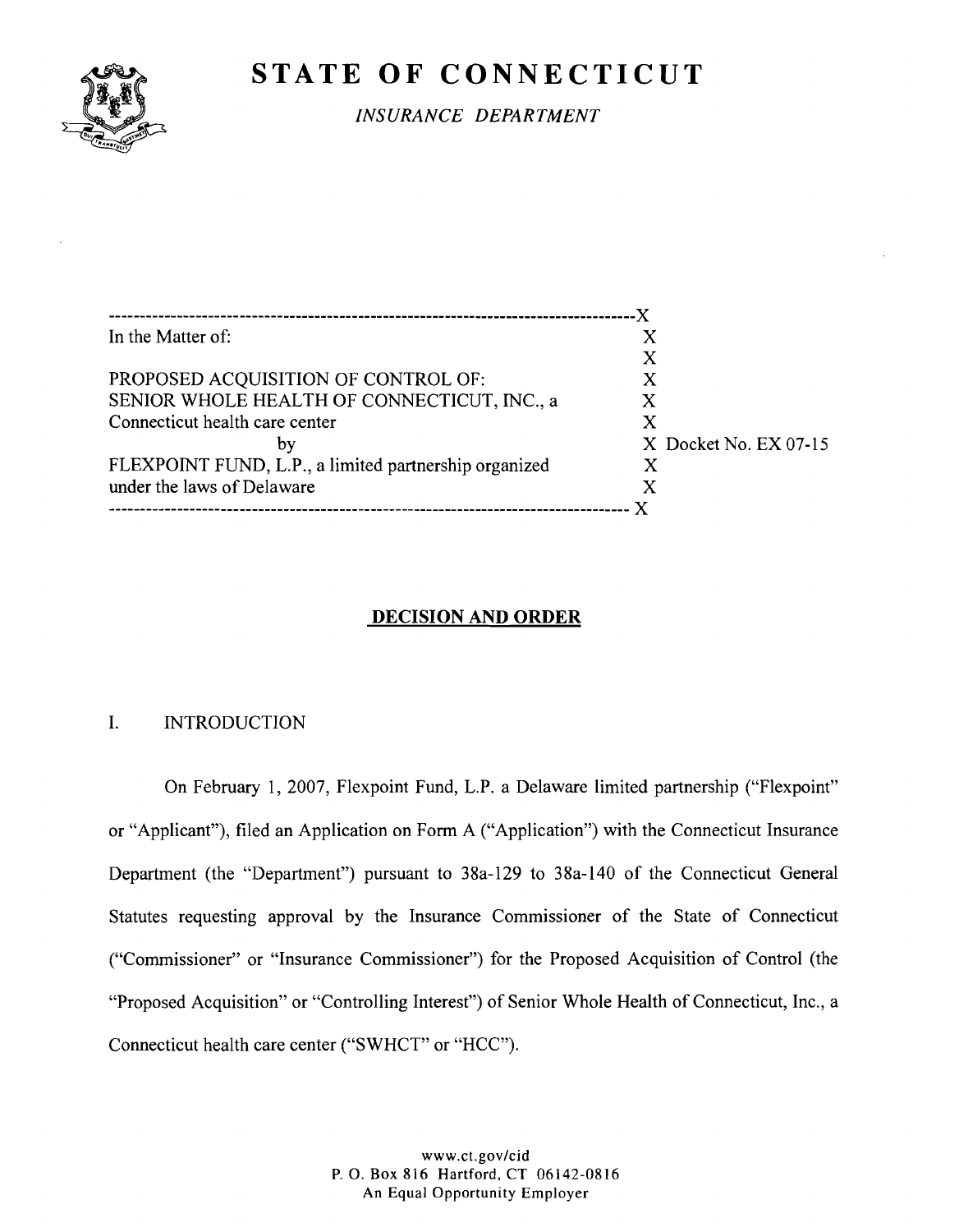Senior Health Holdings, LLC, a Delaware limited liability company, ("SHH") and its wholly-owned subsidiary, Senior Health Holdings, Inc., a Delaware corporation ("SHH, Inc.") jointly own SWHCT. The Proposed Acquisition of a controlling interest of SWHCT, if approved, will be achieved when the applicant acquires an additional 1,982,822 SHH Class B Preferred Units pursuant to an Amended and Restated Purchase and Exchange Agreement by and among SHH, the Investors Named Therein and the Other Parties Named Therein, dated December 18,2006 and pursuant to a Limited Liability Company Agreement of SHH by and among SHH and the executing Members dated December 18,2006 (the "Agreements"). Pursuant to the Agreements, Flexpoint paid \$4,575,000 for 1,672,149 newly issued Class B Preferred Units in SHH and loaned \$5,425, 000 to SHH, Inc. in exchange for a Promissory Note. Flexpoint will exchange the existing Promissory Note, including the principal and accrued interest, for an additional 1,982,822 Class B Preferred Units of SHH. This will bring Flexpoint's total ownership in SHH to approximately 19.42%.

On February 14, 2007, I issued a notice of hearing in which I ordered that a public hearing concerning the application for approval of the Proposed Acquisition of Control of the HCC be held on March 7, 2007. The hearing notice was subsequently published in The Hartford Courant, once a week for two consecutive weeks during the period of February 15, 2007 to March 2, 2007, inclusive. The notice of hearing was also filed by the Department with the Office of the Secretary of State on February 14, 2007 and was published on the Department's Internet website. In accordance with section 38a-8-48 of the Regulations of the Connecticut State Agencies, the following were designated as parties to this proceeding: the Applicants and the HCC.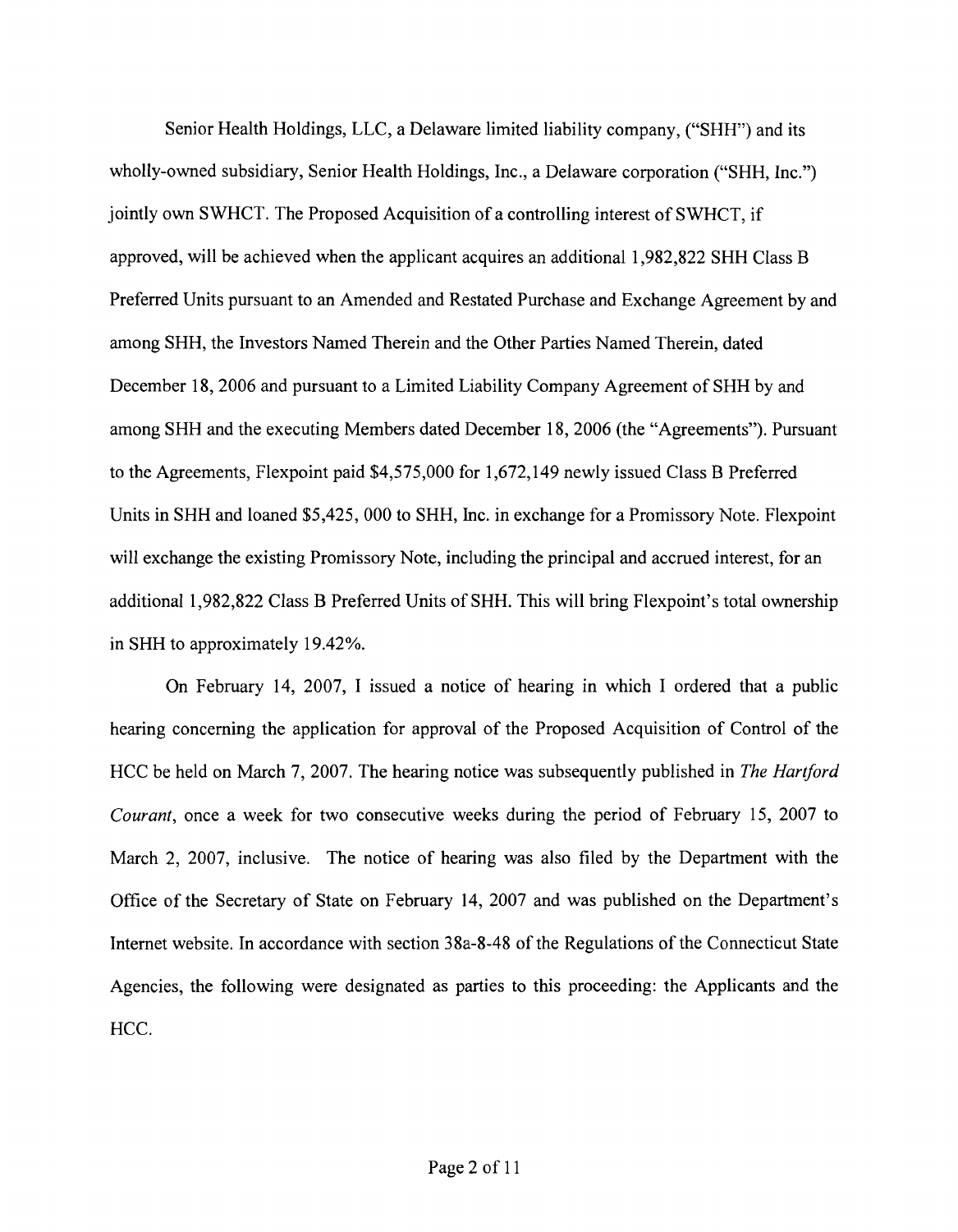The following individuals participated in and/or testified at the public hearing on behalf of the Applicant and HCC:

Charles E. Glew, Jr., Principal, Flexpoint Partners, LLC

John Kreitler, Esq., Shipman & Goodwin LLP represented the Applicant. Edward J.

Samorajczyk, Jr., Esq. of Robinson & Cole LLP represented the HCC.

The following Department staff participated in the public hearing:

Beth Cook, Esq., Kathy Belfi and Joan Nakano.

Pursuant to the published hearing notice, the public was given an opportunity to speak at the hearing or to submit written comments no later than the close of business on March 2, 2007 by an Order dated February 14, 2007. No public officials or members of the public signed up to speak, spoke at the hearing, or submitted written testimony.

## 11. FINDINGS OF FACT

After reviewing the exhibits entered into the record of this proceeding, and based on the written and oral testimony of the witnesses, the undersigned makes the following findings of fact:

1. Flexpoint was formed on December 15,2004 and went effective October 2005.

- 2. Flexpoint is a private equity fund focused on investing in health care and financial services industries.
- 3. Flexpoint currently has \$225,000,000 of committed capital for investment at its sole discretion.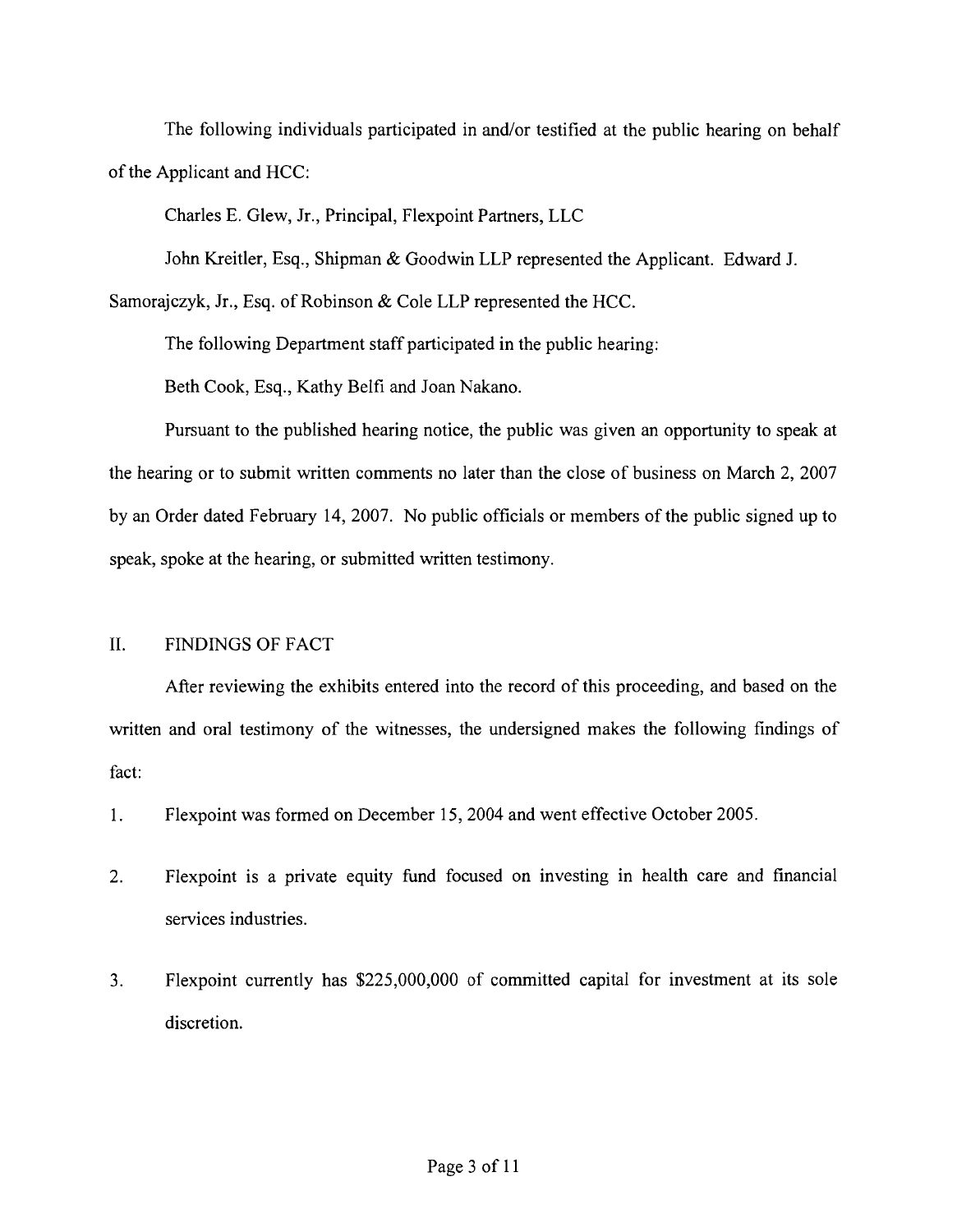- 4. The sole Principals of Flexpoint are Donald J. Edwards, Ethan A. Budin, and Charles E. Glew, Jr.
- 5. The Principals of Flexpoint are experienced investors and investment managers, particularly in health care and financial services industries.
- 6. Pursuant to the Agreements, Flexpoint paid \$4,575,000 for 1,672,149 newly issued Class B Preferred Units in SHH and loaned \$5,425,000 to SHH, Inc. in exchange for a Promissory Note.
- 7. Flexpoint will exchange the existing Promissory Note, including the principal and accrued interest, for an additional 1,982,822 Class B Preferred Units of SHH. This will bring Flexpoint's total ownership in SHH to approximately 19.42% which will be a controlling interest.
- 8. The parties agreed upon the terms of the Agreement and the Note Purchase Agreement pursuant to arm's length good faith negotiations.
- **9.** In determining the amount of consideration, the parties agreed upon an internal valuation of SHH.
- 10. The biographical affidavits of the principals of Flexpoint which include each individual's educational background, professional credentials, and employment history, are included in the record and the files of the Insurance Department.
- 11. Following the exchange of the Promissory Note for the additional shares, Mr. Glew will serve as Flexpoint's representative on the Boards of both SHH and SWHCT.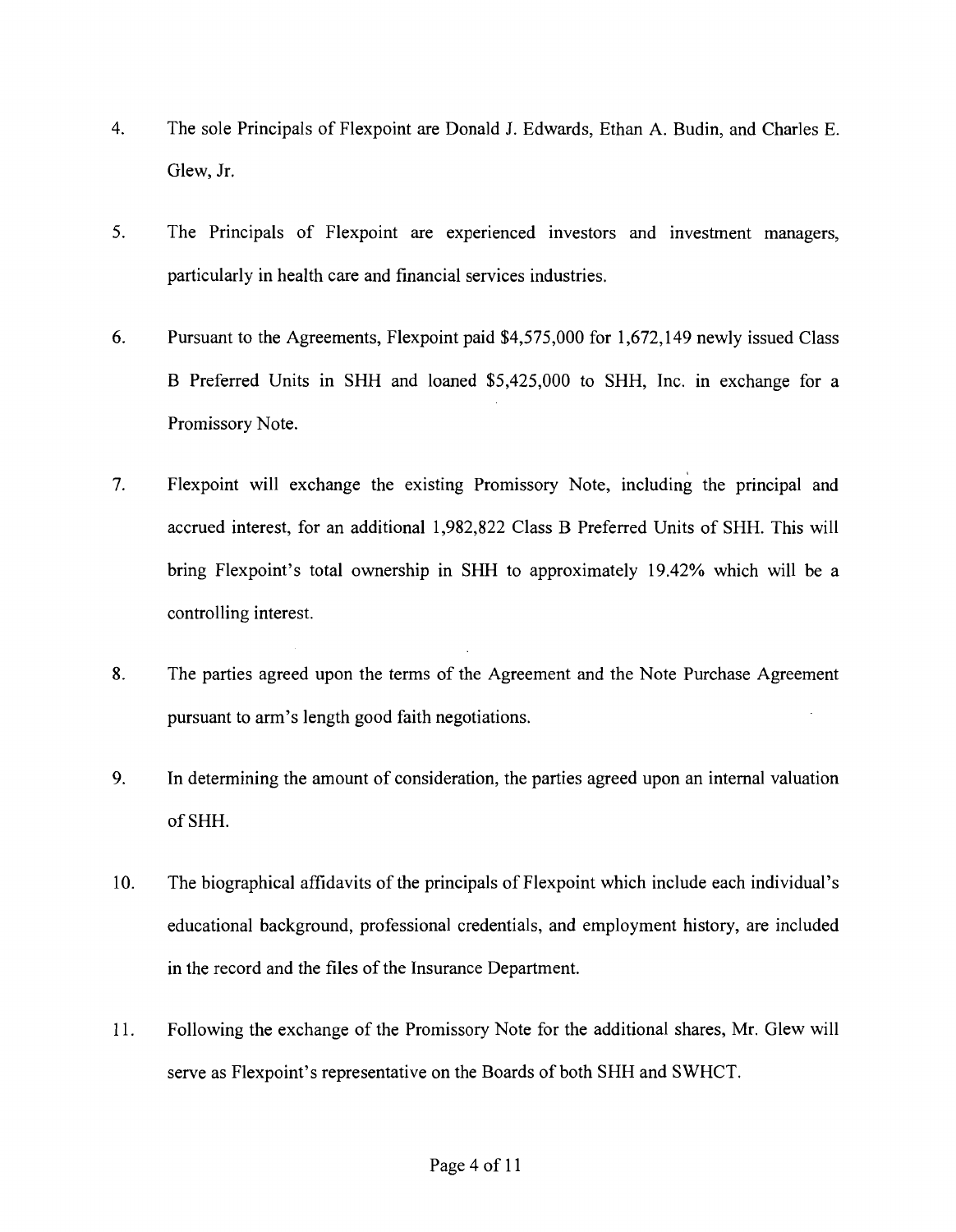- 12. Flexpoint's ownership interest in SHH and the HCC does not provide sufficient rights or authority to dictate the actions of either SHH or the HCC. Therefore, following the Proposed Acquisition, the Applicant does not intend any material changes in the operation, corporate structure or management of either SHH or the HCC.
- 13. Following the Proposed Acquisition, SWHCT will continue to operate from its current statutory home office location at 290 Pratt Street, Meriden, CT 06450.
- 14. Flexpoint, in conjunction with a vote of the majority in interest of the holders of the Class B Preferred Units, can request after December 2011 that SHH redeem the Class B Preferred Units.

#### 111. DISCUSSION

Section 38a-132(b) of the Connecticut General Statutes specifically requires the approval of the proposed acquisition of control of the HCC unless it is determined that:

- (A) After the change of control, the HCC would not be able to satisfy the requirements for the issuance of licenses to write the lines of business for which they are presently licensed;
- (B) The effect of the merger or acquisition of control would be to substantially lessen competition of insurance in this state or tend to create a monopoly in Connecticut;
- (C) The financial condition of the acquiring party is such as might jeopardize the financial stability of the HCC or prejudice the interests of its policyholders;
- (D) The plans or proposals which the acquiring party has to liquidate the HCC, sell its assets or consolidate or merge it with any person, or make any other material change in its business or corporate structure or management, are unfair and unreasonable to policyholders of the HCC and not in the public interest;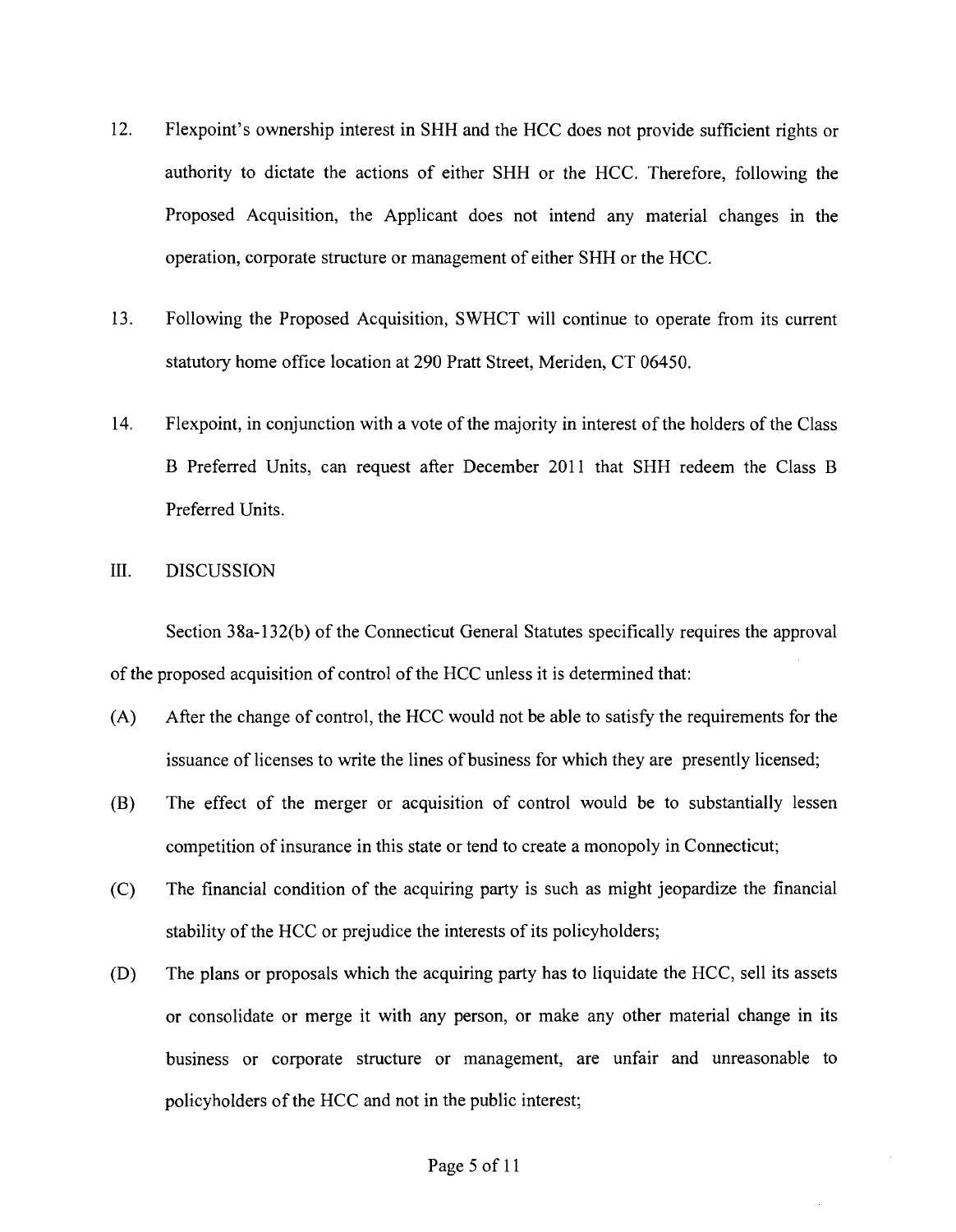- (E) The competence, experience and integrity of those persons who would control the operations of the HCC are such that it would not be in the interest of the policyholders of the HCC and of the public to permit the merger or acquisition of control; or
- (F) The acquisition of control of the HCC is likely to be hazardous or prejudicial to those buying insurance.

# **A. The ability of the HCC to satisfy the requirements for the issuance of licenses to write the line or lines of business for which they are presently licensed following the proposed acquisition of control.**

The HCC is a domestic insurance company currently licensed pursuant to section 38a-41 of the Connecticut General Statutes. Section 38a-72 of the Connecticut General Statutes requires that a domestic health care center must have a minimum of \$500,000 in capital and \$500,000 in paid-in surplus in the aggregate. The HCC currently satisfies the requirements for the issuance of a license to write the lines of business for which it is licensed.

As noted in the findings of fact, following consummation of the Proposed Acquisition, the Applicant has no plans or proposals to make any material changes in the operation, corporate structure or management of either SHH or the HCC. In addition to the criteria set forth in section 38a-72 of the Connecticut General Statutes, the Department considers the location of the insurer and the management of the company when evaluating an insurer's ability to operate pursuant to 38a-41 of the Connecticut General Statutes. The HCC will continue to operate at its Connecticut statutory location with its current management.

The Applicant also submitted evidence that the information contained in the biographical affidavits for the principals of the Applicant, and the proposed Applicant representative to the SHH and HCC Boards, attest to the competence, experience and integrity of the individuals who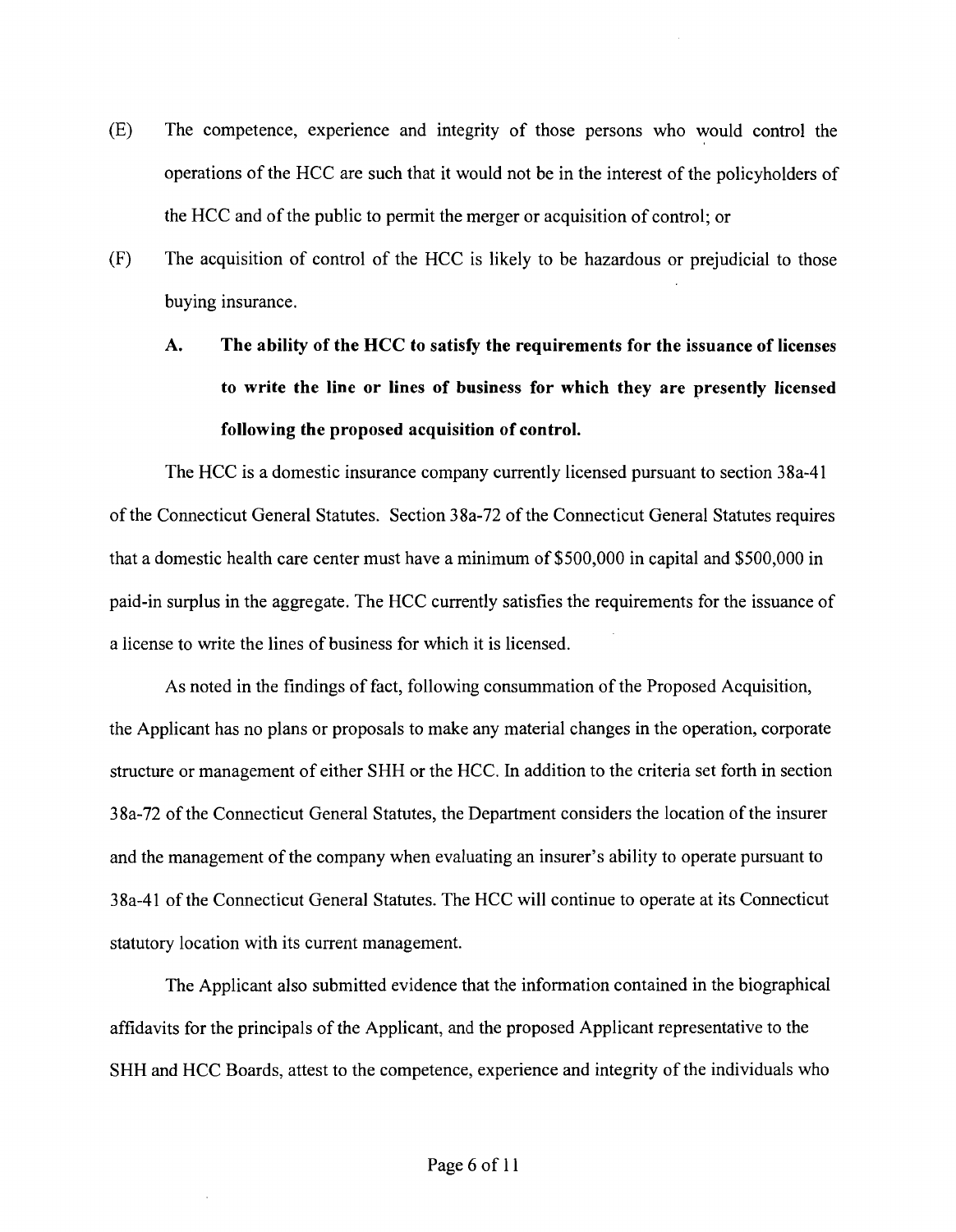will hold the controlling interest and responsibility for the governance and operation of the HCC, and should insure the safe and expert operation of the HCC following the Proposed Acquisition of a controlling interest.

Accordingly, it is the conclusion of the Insurance Department that the evidence contained in the record supports a finding that the Applicant will be able to satisfy the requirements for the issuance of the necessary license of an insurer for which it is presently licensed following the proposed acquisition of control of the HCC.

**B.** Whether the effect of the Proposed Acquisition would be to substantially lessen competition of insurance in this state or tend to create a monopoly herein.

The Proposed Acquisition of a controlling interest by Flexpoint would have no effect on competition in this state nor would it tend to create a monopoly therein.

C. Whether the financial condition of the Applicant is such as might jeopardize the financial stability of the HCC or prejudice the interests of their policyholders.

Based on the written testimony and the evidence contained in the record, there is no evidence that would indicate the financial condition of the Applicant might jeopardize the financial condition of the HCC, or prejudice the interest of the policyholders. On the contrary, the financial stability of the HCC is strengthened through this investment by Flexpoint.

**D.** Whether the plans or proposals which the Applicant has to liquidate the HCC, sell their assets or consolidate or merge them with any person, or to make any other material change in their business or corporate structure or management, are unfair and unreasonable to policyholders of the HCC and not in the public interest.

The record reveals that the Applicant has no current plans or proposals to liquidate the HCCs, to sell their assets, or consolidate or merge them with any other entity.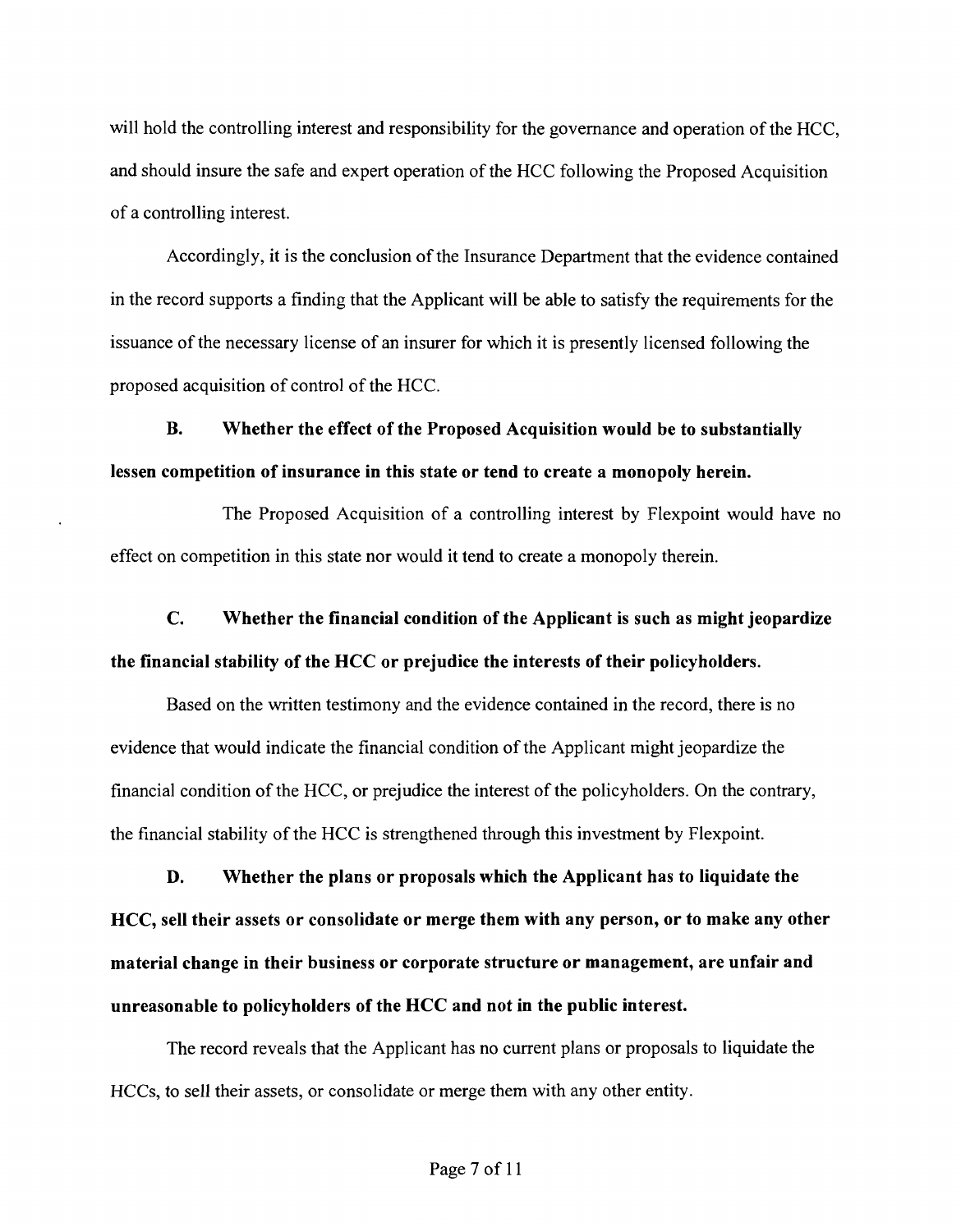Accordingly, the record supports the conclusion that there are no plans or proposals for the HCC that are unfair and unreasonable to policyholders of the HCC or not in the public interest.

**E. Whether the competence, experience and integrity of those persons who would control the operation of the HCC are such that it would not be in the interest of the policyholders of the HCC and of the public to permit the Proposed Acquisition or other acquisition of control.** 

The record includes the biographical affidavits of those individuals who are the principals of the Applicant and who will represent the Applicant on the boards of SHH and the HCC following the Proposed Acquisition of a controlling interest. The biographical affidavits disclose each individual's educational background, professional credentials and their employment history. In addition, the Applicant has represented, and the biographical affidavits confirm, that during the last ten years none of the proposed directors or officers of the Applicants and HCC have been convicted in a criminal proceeding (excluding minor traffic violations) or have been convicted or otherwise penalized for violating any federal or state law regulating the business of insurance securities or banking, (or in the case of an alien person, such equivalent provision as applicable). During the last ten years, none of the proposed directors or officers of the Applicants have been the subject of any proceeding under the Federal Bankruptcy Code, (or in the case of an alien person, such equivalent provision as applicable) or have been affiliated with a business or organization which has been subject to such proceeding.

Furthermore, no principal of the Applicant has had a revocation, suspension or disciplinary sanction imposed against him by a governmental agency. None of the filed biographical affidavits contain any information that reflects negatively on the integrity of these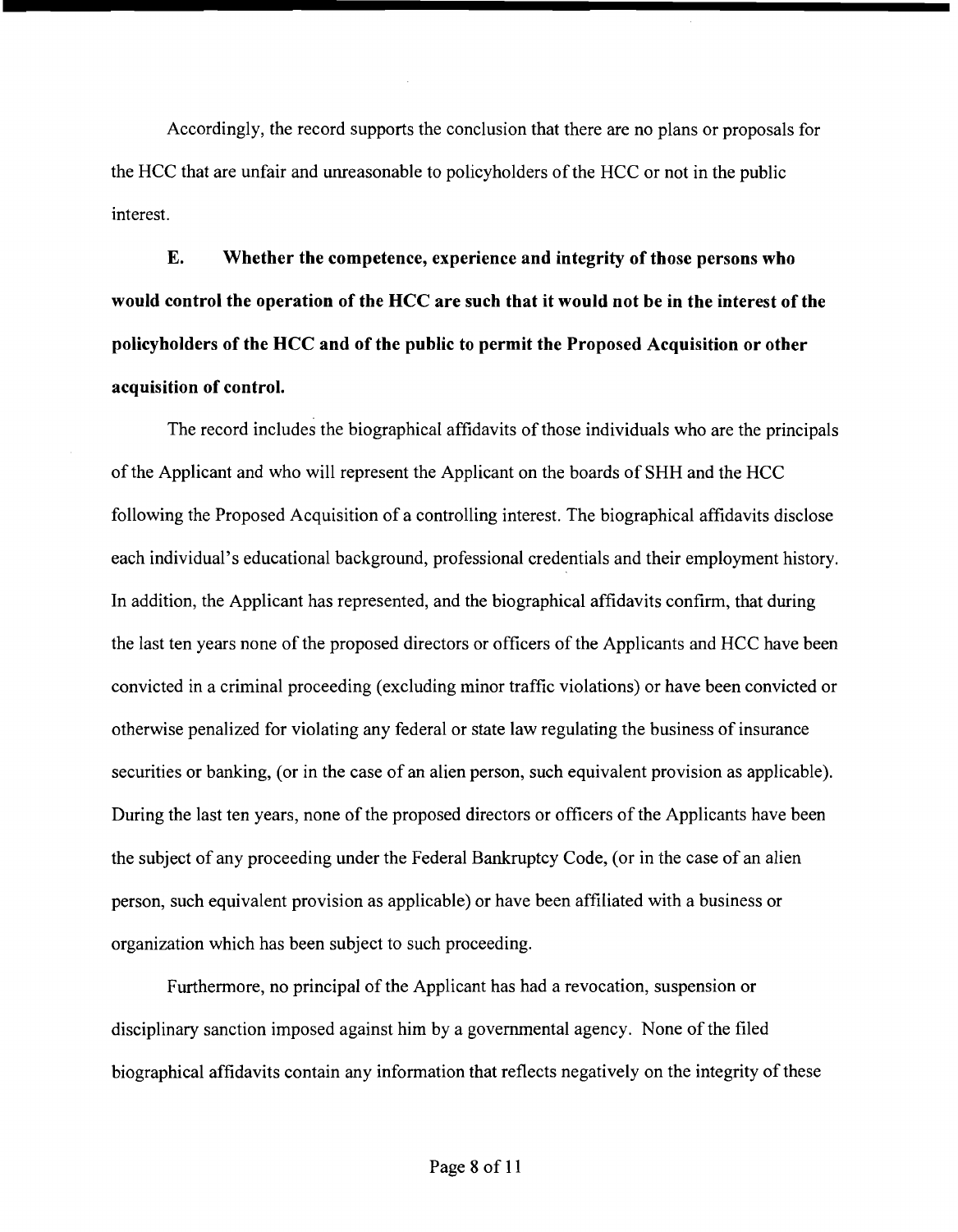individuals. The competence, experience, and integrity of those persons who would achieve a controlling interest of the HCC after the Proposed Acquisition is such that it would be in the interest of policyholders of the HCC, and in the public interest to permit the Proposed Acquisition.

# **F. Whether the acquisition is likely to be hazardous or prejudicial to those buying insurance.**

Based on the financial strength of the Applicant, the affirmation that the current plans of the Applicant for the HCC will provide a strong and stable financial environment for the HCC, it is hereby concluded that the proposed acquisition of control of the HCC is not likely to be hazardous to those buying insurance.

Accordingly, assuming compliance with all of Connecticut's insurance statutes and regulations, it is reasonable to conclude that the proposed acquisition of a controlling interest of the HCC is not likely to be hazardous to those buying insurance.

#### IV. DECISION

Accordingly, based on the foregoing findings of fact and discussion, the written testimony and exhibits submitted, the record of the March 7,2007 public hearing, and the recommendation of the Insurance Department staff, I conclude that the Applicants have satisfied the statutory criteria as provided in section 38a-132(b) of the Connecticut General Statutes. Accordingly, I find that pursuant to the relevant section 38a-132(b) of the Connecticut General Statutes that after the proposed acquisition of a controlling interest (a) the HCC will be able to meet the requirements for licensing in this state; (b) the effect of the acquisition of the controlling interest will not be to substantially lessen competition in this state or tend to create a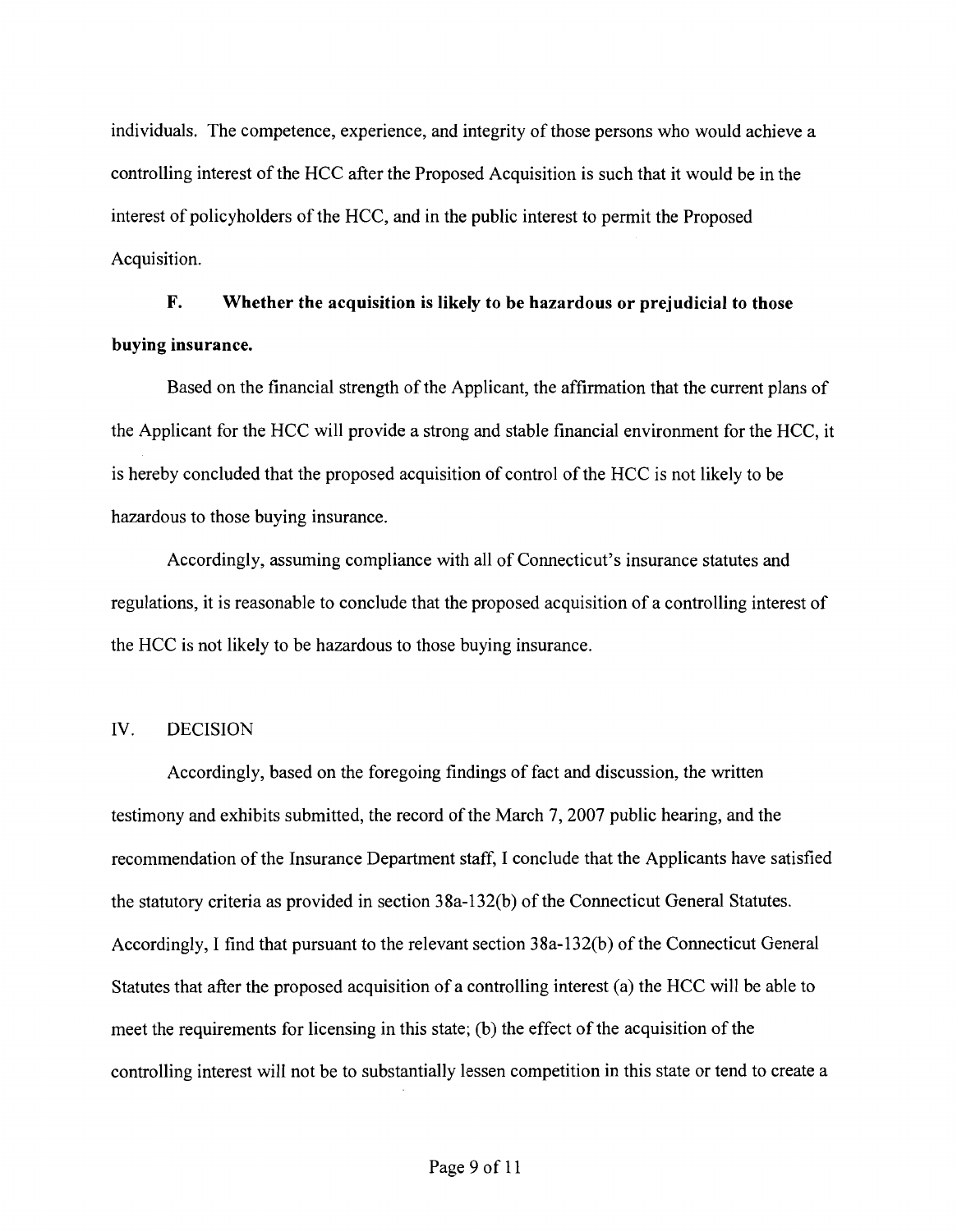monopoly therein; (c) the financial condition of the Applicants is not such as might jeopardize the financial stability of the HCC, or prejudice the interest of their policyholders; (d) the plans or proposals for the HCC are not unfair and unreasonable to their policyholders, and are in the public interest; (e) the competence, experience and integrity of the Principals of the Applicant is such that it would be in the interest of policyholders of the HCC, and of the public to permit the proposed acquisition of the controlling interest; and (f) the acquisition of the controlling interest of the HCC is not likely to be hazardous'or prejudicial to those buying insurance.

Accordingly, I order the following:

- 1. The Form A Application of the Applicant, in which it seeks approval to acquire a controlling interest of the HCC, is hereby approved.
- 2. The Applicant shall provide the Chief Examiner of the Financial Analysis Division of the Insurance Department with written confirmation of the consummation of the acquisition of the controlling interest by the end of the month the acquisition of the controlling interest takes place.
- 3. Within fifteen (15) days following the end of the month in which the proposed acquisition of the controlling interest is consummated, the HCC shall file an amended Insurance Holding Company System Annual Registration Statement pursuant to section 38a-138- 10 of the Regulations of Connecticut State Agencies.
- 3. If the proposed transaction is not consummated within three (3) months of the date of this Order and the Applicant intends to consummate the proposed transaction, the Applicant shall submit to the Commissioner a statement, which shall include (1) the reason for the Applicant's inability to consummate the proposed transaction; (2) any material changes